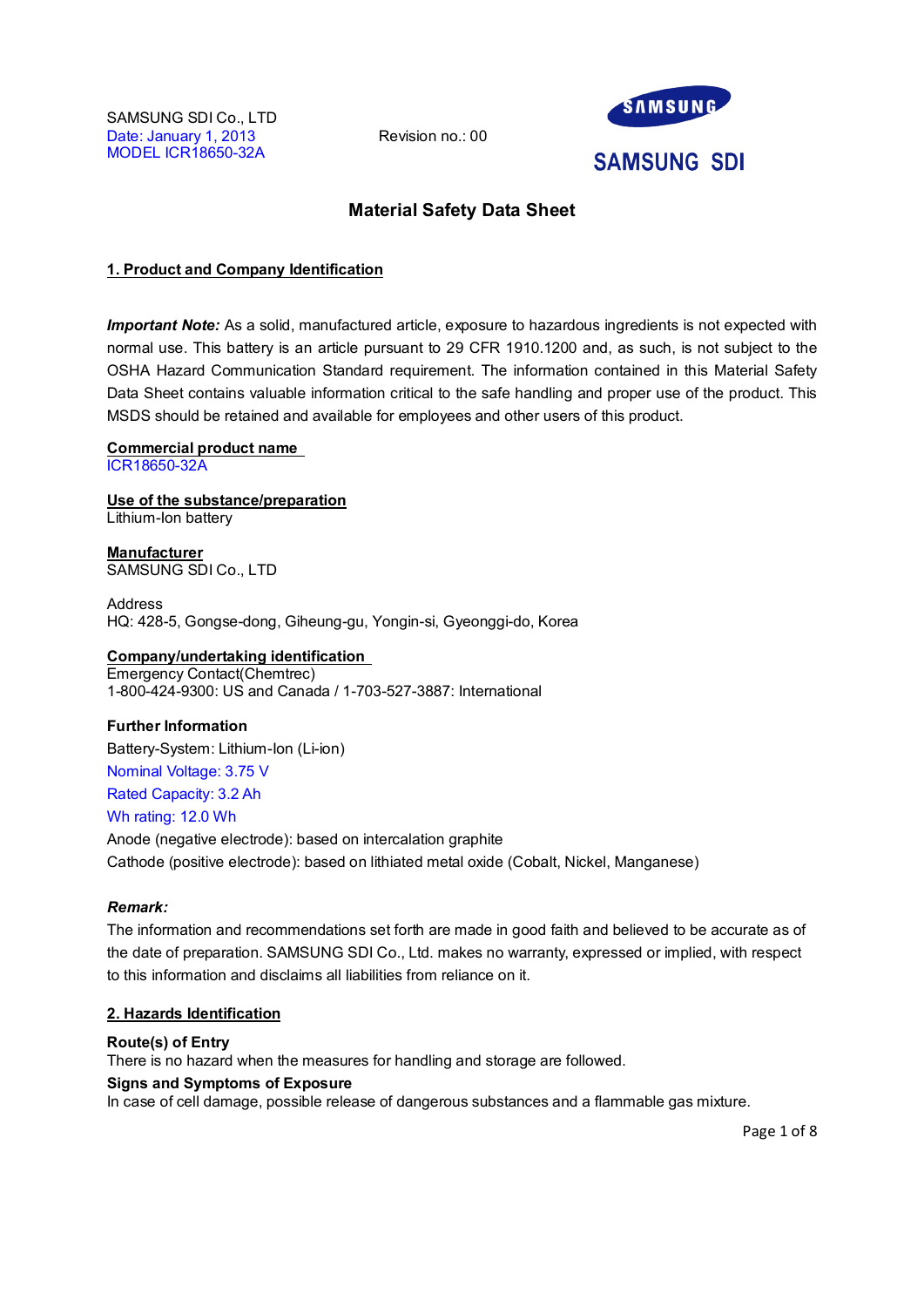

**SAMSUNG SDI** 

OSHA Hazard Communication: This material is not considered hazardous by the OSHA Hazard Communication Standard 29CFR 1910.1200.

| Carcinogenicity (NTP):  | Not listed |
|-------------------------|------------|
| Carcinogenicity (IARC): | Not listed |
| Carcinogenicity (OSHA): | Not listed |

# **Special hazards for human health and environment**

There is no hazard when the measures for handling and storage are followed. In case of cell damage, possible release of dangerous substances and a flammable gas mixture.

# **3. Composition/information on ingredients**

# **Hazardous components**

| CAS-No.    | Chemical name                  | Quantity    |
|------------|--------------------------------|-------------|
| 1307-96-6  | Cobalt oxide                   | < 30 %      |
| 1313-13-9  | Manganese dioxide              | $<$ 30 %    |
| 1313-99-1  | Nickel oxide                   | $< 30 \%$   |
| 7440-44-0  | Carbon                         | $<$ 30 %    |
|            | Electrolyte (*)                | $< 20 \%$   |
| 24937-79-9 | Polyvinylidene fluoride (PVdF) | $< 10 \%$   |
| 7429-90-5  | Aluminium foil                 | $2 - 10%$   |
| 7440-50-8  | Copper foil                    | $2 - 10 \%$ |
|            | Aluminium and inert materials  | $5 - 10%$   |

Full text of each relevant R phrase can be found in heading 16.

# **Further Information**

For information purposes:

(\*) Main ingredients: Lithium hexafluorophosphate, organic carbonates

Because of the cell structure the dangerous ingredients will not be available if used properly. During charge process a lithium graphite intercalation phase is formed.

| Mercury content: | $Hg < 0.1$ mg/kg |
|------------------|------------------|
| Cadmium content: | $Cd < 1$ mg/kg   |
| Lead content:    | Pb< 10mg/kg      |

# **4. First Aid Measures**

#### **General information**

The following first aid measures are required only in case of exposure to interior battery components after damage of the external battery casing.

Undamaged, closed cells do not represent a danger to the health.

# **After inhalation**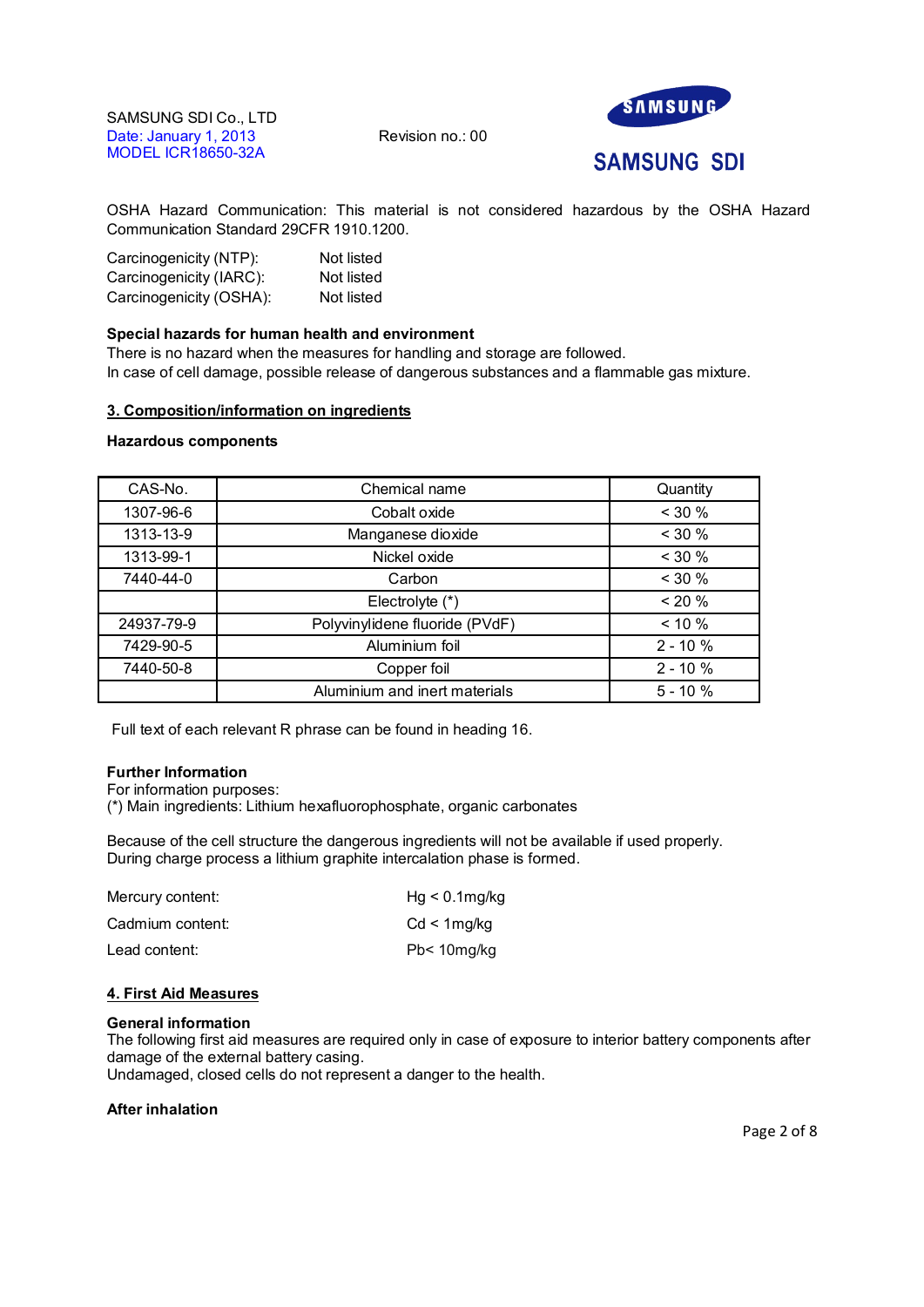

# **SAMSUNG SDI**

Ensure of fresh air. Consult a physician.

### **After contact with skin**

In case of contact with skin wash off immediately with plenty of water. Consult a physician.

### **After contact with eyes**

Rinse immediately with plenty of water, also under the eyelids, for at least 15 minutes. Seek medical treatment by eye specialist.

# **After ingestion**

Drink plenty of water. Call a physician immediately.

# **5. Fire Fighting Measures**

#### **Suitable extinguishing media**

Cold water and dry powder in large amount are applicable. Use metal fire extinction powder or dry sand if only few cells are involved.

# **Special hazards arising from the chemical**

May form hydrofluoric acid if electrolyte comes into contact with water. In case of fire, the formation of the following flue gases cannot be excluded: Hydrogen fluoride (HF), Carbon monoxide and carbon dioxide.

# **Protective equipment and precautions for firefighters**

Wear self-contained breathing apparatus and protective suit. Additional information If possible, remove cell(s) from fire fighting area. If heated above 125°C, cell(s) can explode/vent. Cell is not flammable but internal organic material will burn if the cell is incinerated.

# **6. Accidental Release Measures**

#### **Personal precautions**

Use personal protective clothing. Avoid contact with skin, eyes and clothing. Avoid breathing fume and gas.

# **Environmental precautions**

Do not discharge into the drains/surface waters/groundwater. Methods for cleaning up/taking up Take up mechanically and send for disposal.

# **7. Handling and Storage**

# **Handling**

# **Advice on safe handling**

Avoid short circuiting the cell. Avoid mechanical damage of the cell. Do not open or disassemble. Advice on protection against fire and explosion Keep away from open flames, hot surfaces and sources of ignition.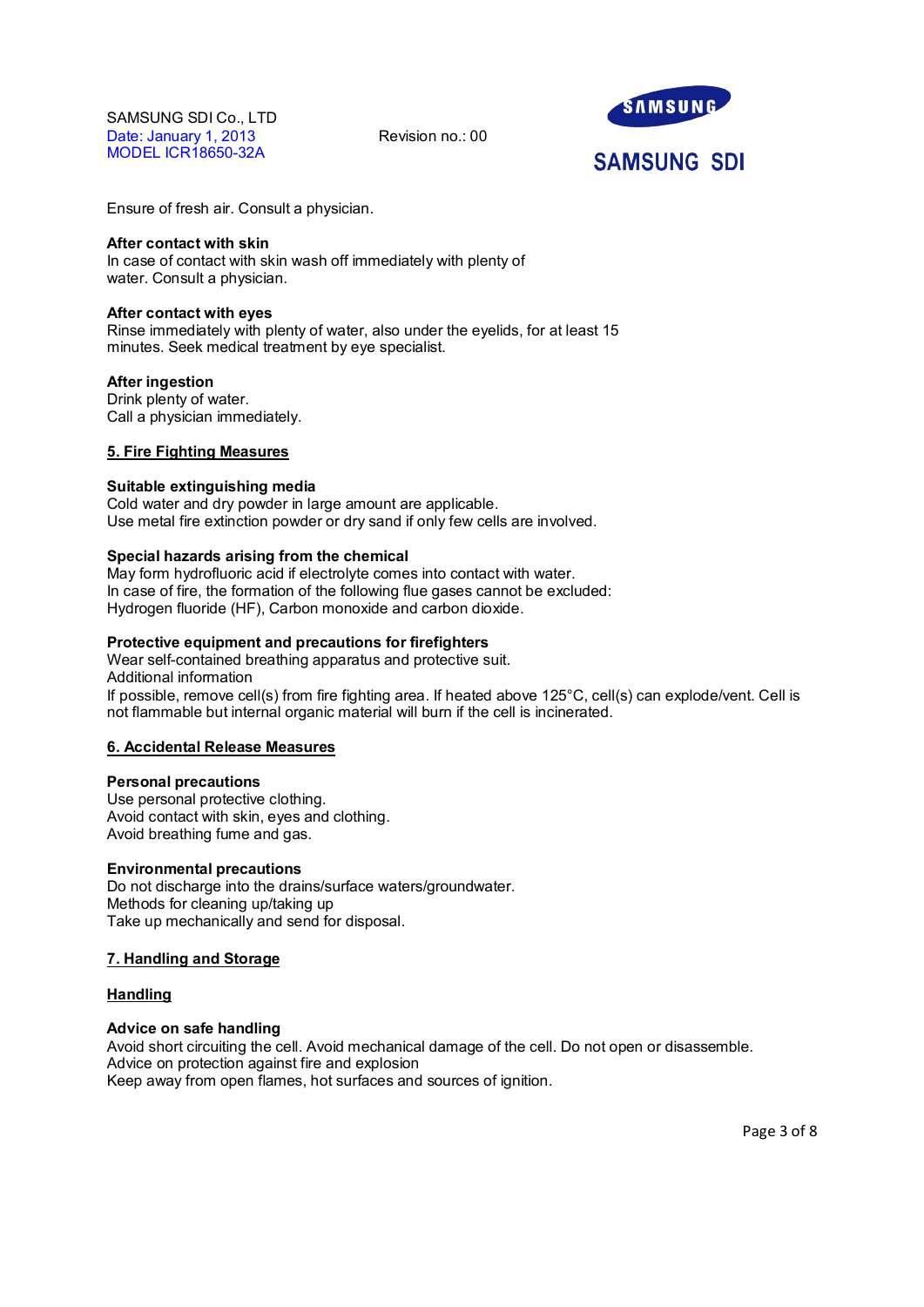

# **Storage**

# **Requirements for storage rooms and vessels**

Storage at room temperature (approx. 20°C) at approx. 20 60% of the nominal capacity (OCV approx. 3.6 - 3.9 V/cell). Keep in closed original container.

# **8. Exposure controls/personal protection Exposure limit values Exposure limits**

| Ingredient              | <b>Risk</b><br><b>Codes</b>                                                                   | <b>Safety</b><br><b>Description</b>                                 | <b>Hazard</b>                                          | <b>Exposure Controls/Personal Protection</b>                                                                                                                                                                                                                                                                                                                                                                                                    |
|-------------------------|-----------------------------------------------------------------------------------------------|---------------------------------------------------------------------|--------------------------------------------------------|-------------------------------------------------------------------------------------------------------------------------------------------------------------------------------------------------------------------------------------------------------------------------------------------------------------------------------------------------------------------------------------------------------------------------------------------------|
| Cobalt oxide R22;R43;   |                                                                                               | S24;S37;S60;S61                                                     | Xn(Harmful)<br>N<br>(Dangerous for<br>the environment) | $0.1$ mg/m3 (TWA)                                                                                                                                                                                                                                                                                                                                                                                                                               |
| Manganese<br>(VI) oxide | R20/22                                                                                        | S <sub>25</sub>                                                     | Xn(Harmful)                                            | <b>Airborne Exposure Limits:</b><br>OSHA Permissible Exposure Limit (PEL):<br>5 mg/m3 Ceiling for manganese compounds<br>as Mn<br>- ACGIH Threshold Limit Value (TLV):<br>0.2 mg/m3 (TWA) for manganese, elemental<br>and inorganic compounds as Mn                                                                                                                                                                                             |
| Nickel oxide            | R43, R49,<br>R <sub>53</sub>                                                                  | S45, S53, S61                                                       | T(Toxic)                                               | <b>Airborne Exposure Limits:</b><br>For Nickel, Metal and Insoluble Compounds,<br>as Ni:<br>- OSHA Permissible Exposure Limits (PEL) -<br>1 mg/m3 (TWA).<br>For Nickel, Elemental / Metal:<br>- ACGIH Threshold Limit Value (TLV) -<br>1.5 mg/m3 (TWA), A5 - Not suspected as a<br>human carcinogen.<br>For Nickel, Insoluble Compounds, as Ni:<br>- ACGIH Threshold Limit Value (TLV) -<br>0.2 mg/m3 (TWA), A1 - Confirmed human<br>carcinogen |
| Carbon                  | R36/37/3<br>8,<br>R36/37<br>R20, R10                                                          | S22;S24/25                                                          | F(Highly Flammable)<br>Xn(Harmful)<br>Xi(Irritant)     | <b>Airborne Exposure Limits:</b><br>OSHA Permissible Exposure Limits (PELs):<br>activated carbon (graphite, synthetic):<br>Total particulate = 15 mg/m3                                                                                                                                                                                                                                                                                         |
| Aluminium<br>foil       | R <sub>17</sub> , R <sub>15</sub> ,<br>R36/38,<br>R65, R62,<br>R51/53,<br>R48/20,<br>R38,R11, | R10, R67, S7/8, S43, S26, S62<br>,S61, S36/37,<br>S33, S29, S16, S9 | F(Highly Flammable)<br>Xn(Harmful)<br>Xi(Irritant)     | <b>Airborne Exposure Limits:</b><br>OSHA Permissible Exposure Limit (PEL):<br>15 mg/m3 (TWA) total dust and 5 mg/m3<br>(TWA)<br>repairable fraction for Aluminum metal as Al<br>ACGIH Threshold Limit Value (TLV):<br>10 mg/m3 (TWA) Aluminum metal dusts                                                                                                                                                                                       |

Page 4 of 8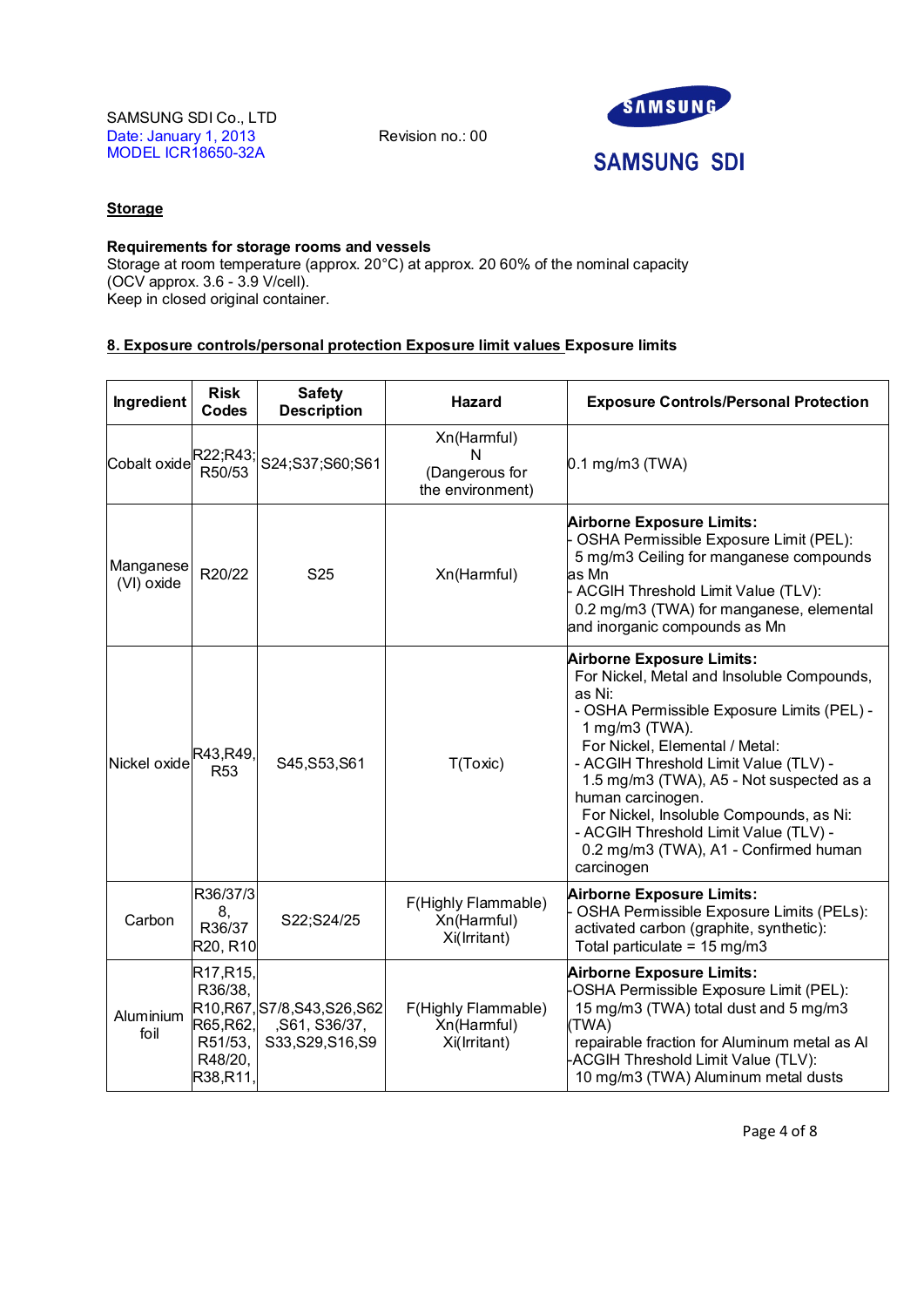

# **SAMSUNG SDI**

| Copper foil                           | R37 R38 | R11 R36 S5, S26, S16, S61,<br>S36/37 | F(Highly Flammable)<br>N(Dangerous for<br>the environment)<br>Xn(Harmful)<br>Xi(Irritant) | Copper Dust and Mists, as Cu:<br>- OSHA Permissible Exposure Limit (PEL) -<br>1 mg/m $3$ (TWA)<br>- ACGIH Threshold Limit Value (TLV) -<br>1 mg/m $3$ (TWA)<br>Copper Fume:<br>- OSHA Permissible Exposure Limit (PEL) -<br>$0.1$ mg/m $3$ (TWA)<br>- ACGIH Threshold Limit Value (TLV) -<br>$0.2$ mg/m $3$ (TWA) |
|---------------------------------------|---------|--------------------------------------|-------------------------------------------------------------------------------------------|-------------------------------------------------------------------------------------------------------------------------------------------------------------------------------------------------------------------------------------------------------------------------------------------------------------------|
| Polyvinylide<br>ne fluoride<br>(PVdF) |         | S22;S24/25                           |                                                                                           |                                                                                                                                                                                                                                                                                                                   |

# **Additional advice on limit values**

During normal charging and discharging there is no release of product.

# **Occupational exposure controls**

No specific precautions necessary.

# **Protective and hygiene measures**

When using do not eat, drink or smoke. Wash hands before breaks and after work.

#### **Respiratory protection**

No specific precautions necessary. **Hand protection** No specific precautions necessary.

#### **Eye protection**

No specific precautions necessary.

#### **Skin protection**

No specific precautions necessary.

#### **9. Physical and Chemical Properties**

#### **Appearance**

| Form:  | Solid     |
|--------|-----------|
| Color: | Various   |
| Odor:  | Odourless |

# **Important health, safety and environmental information**

# Test method

| pHValue:                | n.a. |
|-------------------------|------|
| Flash point:            | n.a  |
| Lower explosion limits: | n.a. |
| Vapour pressure:        | n.a. |
| Density:                | n.a. |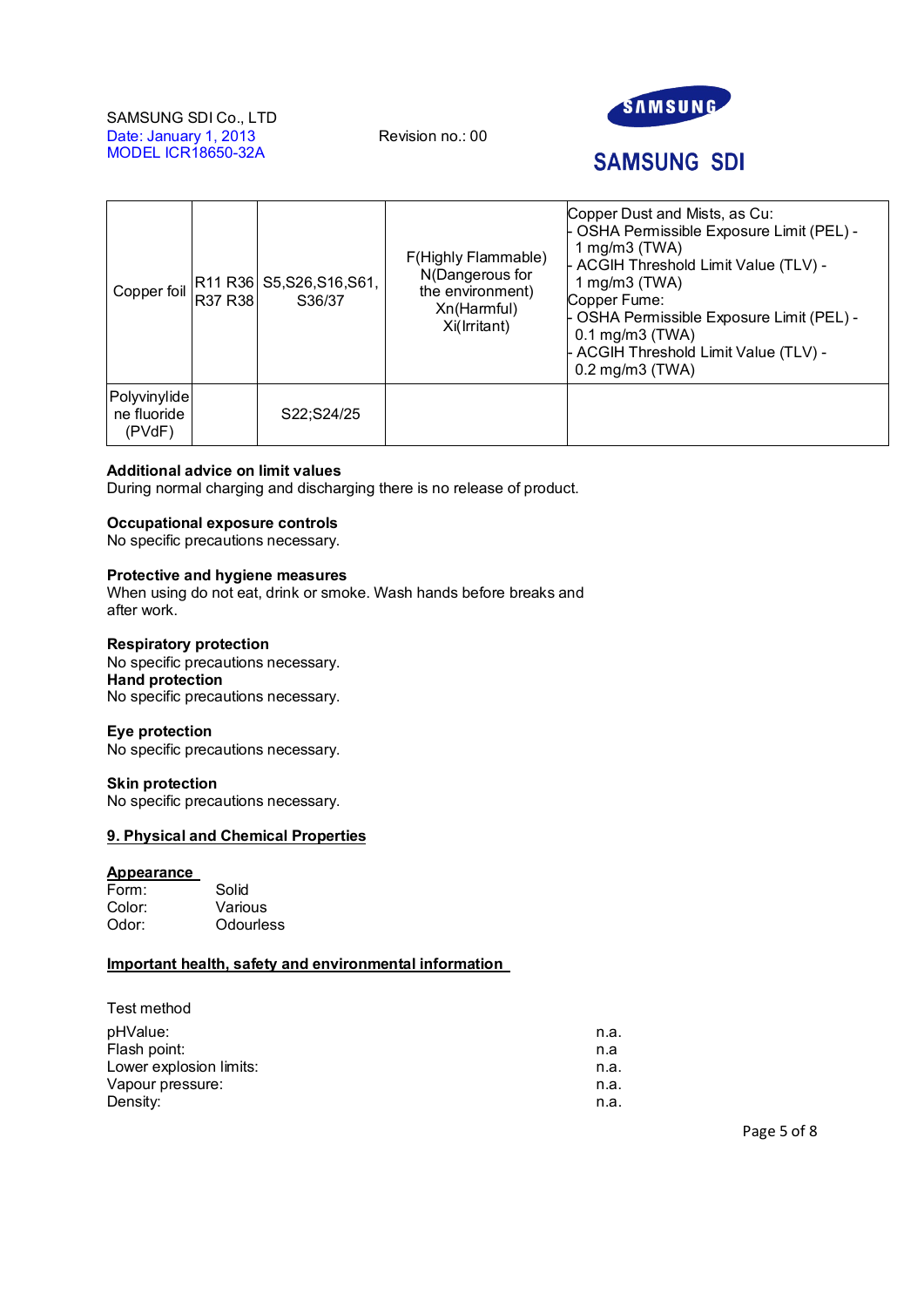

# **SAMSUNG SDI**

Water solubility: **Insoluble** and the soluble of the soluble of the soluble of the soluble of the soluble of the soluble of the soluble of the soluble of the soluble of the soluble of the soluble of the soluble of the solu Ignition temperature: n.a.

# **10. Stability and Reactivity USA, EU**

**Stability** Stable

#### **Conditions to avoid**

Keep away from open flames, hot surfaces and sources of ignition. Do not puncture, crush or incinerate.

# **Materials to avoid**

No materials to be especially mentioned.

#### **Hazardous decomposition products**

In case of open cells, there is the possibility of hydrofluoric acid and carbon monoxide release.

# **Possibility of Hazardous Reactions**

Will not occur

# **Additional information**

No decomposition if stored and applied as directed.

#### **11. Toxicological Information**

#### **Empirical data on effects on humans**

If appropriately handled and if in accordance with the general hygienic rules, no damages to health have become known.

# **12. Ecological Information**

### **Further information**

Ecological injuries are not known or expected under normal use. Do not flush into surface water or sanitary sewer system.

# **13. Disposal Considerations**

# **Advice on disposal**

For recycling consult manufacturer.

#### **Contaminated packaging**

Disposal in accordance with local regulations.

# **14. Transport Information**

With regard to transport, the following regulations are cited and considered:

The International Civil Aviation Organization (ICAO) Technical Instructions, Packing Instruction 965, Section I B (2013-2014 Edition),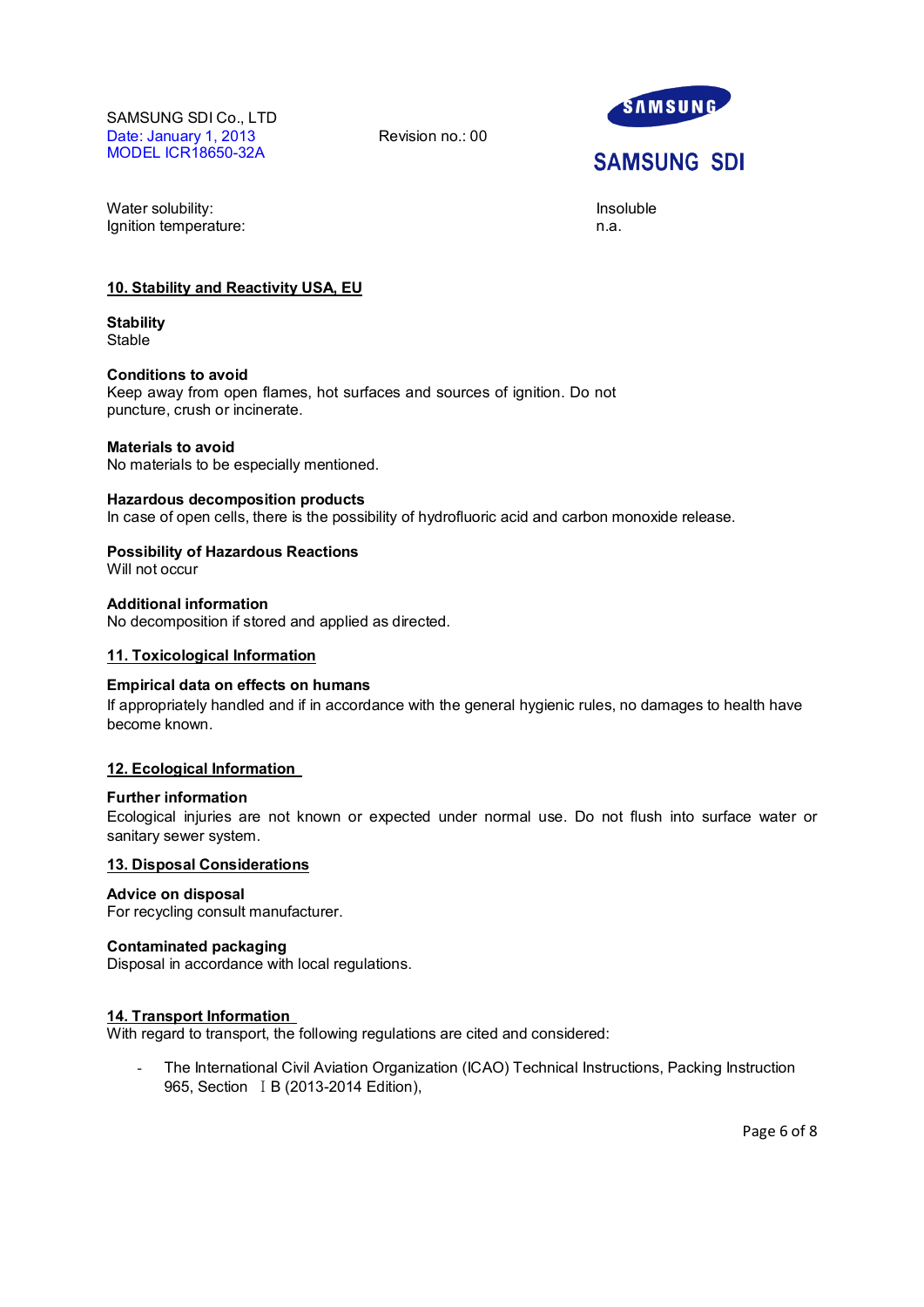

# **SAMSUNG SDI**

- The International Air Transport Association (IATA) Dangerous Goods Regulations, Packing Instruction 965, Section I B (54th Edition, 2013)
- The International Maritime Dangerous Goods (IMDG) Code (2010 Edition),
- US Harzardous Materials Regulations 49 CFR(Code of Federal Regulations) Sections 173-185 Lithium batterie and cells.
- The UN Recommendations on the Transport of Dangerous Goods, Manual of Tests and Criteria 38.3 Lithium batteries, Rev.5, Amend.1
- UN No. 3480

Our products are properly classified, described, packaged, marked, and labeled, and are in proper condition for transportation according to all the applicable international and national governmental regulations, not limited to the above mentioned. We further certify that the enclosed products have been tested and fulfilled the requirements and conditions in accordance with UN Recommendations (T1 – T8) on the Transport of Dangerous Goods Model Regulations and the Manual of Testes and Criteria.

# **Test results of the UN Recommendation on the Transport of Dangerous Goods Manual of Test and Criteria (38.3 Lithium battery)** No **Test** item T1 Altitude Simulation Pass T2 Thermal Test Pass T3 Vibration Pass T4 Shock Pass T5 External Short Circuit Fass T6 | Impact | Pass T7 Overcharge Pass Pass For pack and single cell battery only T8 Forced Discharge Pass

# **15. Regulatory Information**

# **U.S. Regulations**

# **National Inventory TSCA**

All of the components are listed on the TSCA inventory.

# **SARA**

To the best of our knowledge this product contains no toxic chemicals subject to the supplier notification requirements of Section 313 of the Superfund Amendments and Reauthorization Act (SARA/EPCRA) and the requirements of 40 CFR Part 372.

# **Regulatory information EU**

# **Labeling**

#### **Hazardous components which must be listed on the label**

As an article the product does not need to be labeled in accordance with EC directives or respective national laws.

**EU regulatory information** 1999/13/EC (VOC): 0 % **16. Other Information**

# **Hazardous Materials Information Label (HMIS)**